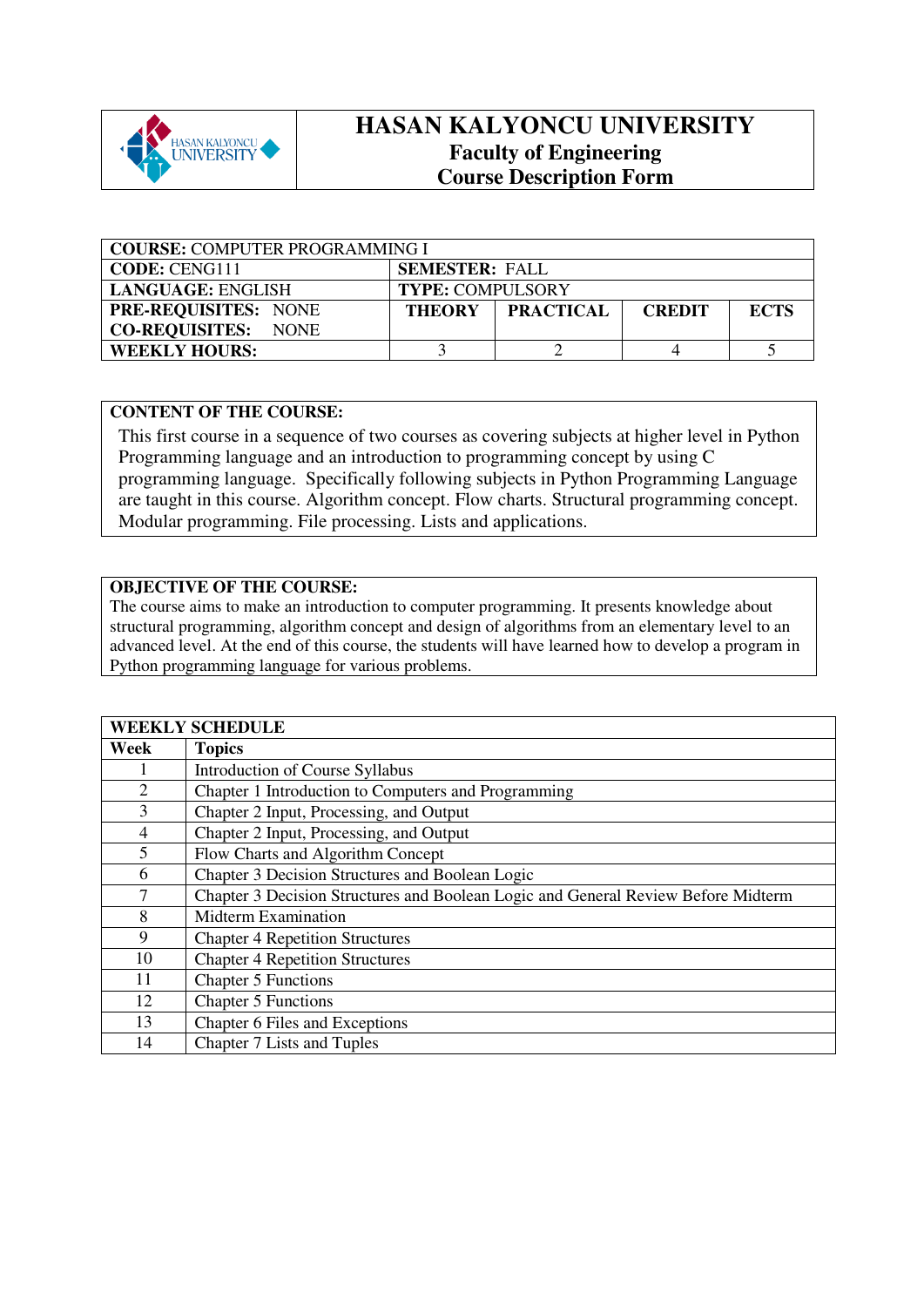### **TEXTBOOK:**

Starting Out with Python Global Edition (4E) by Tony Gaddis Pearson (2018).

## **REFERENCE BOOKS:**

- Introduction to Programming using Python, 1E by Y. Daniel Liang, Pearson (2012).
- Python Programming for the Absolute Beginner, 3E by M. Dawson, Course Technology (2010).
- Introduction to Programming Concepts with Case Studies in Python, 1E by Üçoluk & Kalkan, Springer (2012).
- Python How to Program, 1E by Paul Deitel and Harvey Deitel, Pearson (2001).

| <b>EVALUATION SYSTEM:</b>    |                 |                |  |  |  |
|------------------------------|-----------------|----------------|--|--|--|
| <b>IN-TERM STUDIES</b>       | <b>QUANTITY</b> | PERCENTAGE (%) |  |  |  |
| Midterm Exam                 |                 | 25             |  |  |  |
| Attendance                   |                 | 5              |  |  |  |
| Laboratory works             | 13              | 25             |  |  |  |
| Quiz                         |                 |                |  |  |  |
| Final Exam                   |                 | 45             |  |  |  |
| <b>TOTAL</b>                 | 16              | 100            |  |  |  |
| <b>CONTRIBUTION OF</b>       | 15              | 55             |  |  |  |
| <b>INTERM STUDIES TO</b>     |                 |                |  |  |  |
| <b>OVERALL GRADE</b>         |                 |                |  |  |  |
| <b>CONTRIBUTION OF FINAL</b> |                 | 45             |  |  |  |
| <b>EXAMINATION TO</b>        |                 |                |  |  |  |
| <b>OVERALL GRADE</b>         |                 |                |  |  |  |
| <b>TOTAL</b>                 | 16              | 100            |  |  |  |

| <b>COURSE CATEGORY:</b>        | PERCENTAGE (%) |
|--------------------------------|----------------|
| Mathematics and Basic Sciences |                |
| Engineering                    | 40             |
| <b>Engineering Design</b>      | 40             |
| Social Sciences                |                |

| <b>TABLE OF ECTS / WORKLOAD:</b>              |                 |                           |                          |
|-----------------------------------------------|-----------------|---------------------------|--------------------------|
| <b>Activities</b>                             | <b>QUANTITY</b> | <b>Duration</b><br>(Hour) | <b>Total</b><br>Workload |
| <b>Course Duration</b>                        | 13              | 3                         | 39                       |
| Hours for off-the-classroom study (Pre-study, |                 |                           |                          |
| practice)                                     | 14              | 5                         | 70                       |
| Laboratory works                              | 13              | C                         | 26                       |
| Mid-term                                      |                 | C                         | 2                        |
| Final examination                             |                 | ↑                         | $\overline{2}$           |
| Homework                                      |                 |                           |                          |
| Quiz                                          |                 |                           |                          |
| <b>Total Work Load</b>                        |                 |                           | 139                      |
| <b>Total Work Load / 30</b>                   |                 |                           | 4,63                     |
| <b>ECTS Credit of the Course</b>              |                 |                           | 5                        |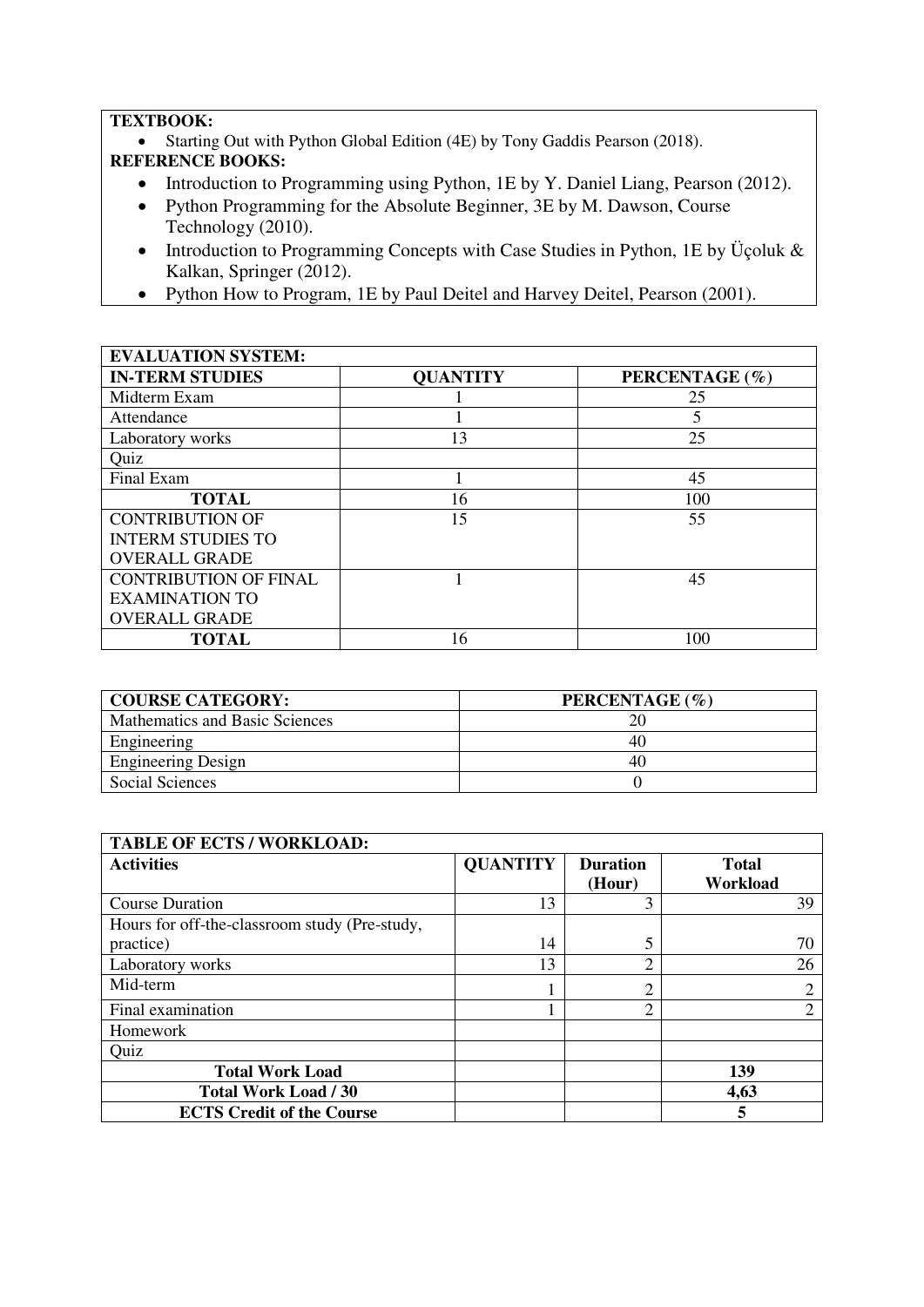|                                                | PO <sub>1</sub>                              | PO <sub>2</sub> | <b>PO3</b> | PO <sub>4</sub> | PO <sub>5</sub> | <b>PO6</b> | PO <sub>7</sub> | PO <sub>8</sub> | PO <sub>9</sub> | <b>PO10</b> | <b>PO11</b> |
|------------------------------------------------|----------------------------------------------|-----------------|------------|-----------------|-----------------|------------|-----------------|-----------------|-----------------|-------------|-------------|
| LO1                                            |                                              |                 |            |                 |                 |            |                 |                 |                 |             |             |
| LO2                                            |                                              |                 |            |                 |                 |            |                 |                 |                 |             |             |
| L <sub>03</sub>                                |                                              |                 |            |                 |                 |            |                 |                 |                 |             |             |
|                                                | PO: Program Outcomes   LO: Learning Outcomes |                 |            |                 |                 |            |                 |                 |                 |             |             |
| Values: 0: None   1: Low   2: Medium   3: High |                                              |                 |            |                 |                 |            |                 |                 |                 |             |             |

| <b>INSTRUCTOR(S):</b>         | Assoc. Prof. Dr. M. Fatih<br><b>HASOĞLU</b> |
|-------------------------------|---------------------------------------------|
| <b>FORM PREPARATION DATE:</b> | 22.05.2019                                  |

| <b>LEARNING OUTCOMES OF THE</b><br><b>COURSE:</b>                                                                                                                                                                                                                                    | PROGRAM OUTCOMES:                                                                                                                                                                                                                                                                                                                                                                                                                                                                                                                                                                                                                                                                                                                                                                                                                                                                                                                                                                                                                                                                                                                                                                                                                                                                                                                                                                                                                                                                                                                                                                                                                                                                                                                                                                                                                                                                                                                                                                                                                                                                              |
|--------------------------------------------------------------------------------------------------------------------------------------------------------------------------------------------------------------------------------------------------------------------------------------|------------------------------------------------------------------------------------------------------------------------------------------------------------------------------------------------------------------------------------------------------------------------------------------------------------------------------------------------------------------------------------------------------------------------------------------------------------------------------------------------------------------------------------------------------------------------------------------------------------------------------------------------------------------------------------------------------------------------------------------------------------------------------------------------------------------------------------------------------------------------------------------------------------------------------------------------------------------------------------------------------------------------------------------------------------------------------------------------------------------------------------------------------------------------------------------------------------------------------------------------------------------------------------------------------------------------------------------------------------------------------------------------------------------------------------------------------------------------------------------------------------------------------------------------------------------------------------------------------------------------------------------------------------------------------------------------------------------------------------------------------------------------------------------------------------------------------------------------------------------------------------------------------------------------------------------------------------------------------------------------------------------------------------------------------------------------------------------------|
| <b>LEARNING OUTCOMES OF THE COURSE:</b><br>LO1: Gain knowledge about programming.<br>LO2: Gain knowledge about structural programming,<br>algorithm concept and design of algorithms.<br>LO3: Learn how to develop a program in Python<br>programming language for various problems. | PO1: Adequate knowledge in mathematics, science<br>and engineering subjects pertaining to the relevant<br>discipline; ability to use theoretical and applied<br>knowledge in these areas in complex engineering<br>problems.<br>PO2: Ability to identify, formulate, and solve<br>complex engineering problems; ability to select and<br>apply proper analysis and modeling methods for this<br>purpose.<br>PO3: Ability to design a complex system, process,<br>device or product under realistic constraints and<br>conditions, in such a way as to meet the desired result;<br>ability to apply modern design methods for this<br>purpose.<br>PO4: Ability to devise, select, and use modern<br>techniques and tools needed for analyzing and solving<br>complex problems encountered in engineering<br>practice; ability to employ information technologies<br>effectively.<br>PO5: Ability to design and conduct experiments,<br>gather data, analyze and interpret results for<br>investigating complex engineering problems or<br>discipline specific research questions.<br>PO6: Ability to work efficiently in intra-disciplinary<br>and multi-disciplinary teams; ability to work<br>individually.<br>PO7: Ability to communicate effectively in Turkish,<br>both orally and in writing; knowledge of a minimum<br>of one foreign language; ability to write effective<br>reports and comprehend written reports, prepare<br>design and production reports, make effective<br>presentations, and give and receive clear and<br>intelligible instructions.<br>PO8: Recognition of the need for lifelong learning;<br>ability to access information, to follow developments<br>in science and technology, and to continue to educate<br>him/herself.<br>PO9: Consciousness to behave according to ethical<br>principles and professional and ethical responsibility;<br>knowledge on standards used in engineering practice.<br>PO10: Knowledge about business life practices such<br>as project management, risk management, and change<br>management; awareness in entrepreneurship, |